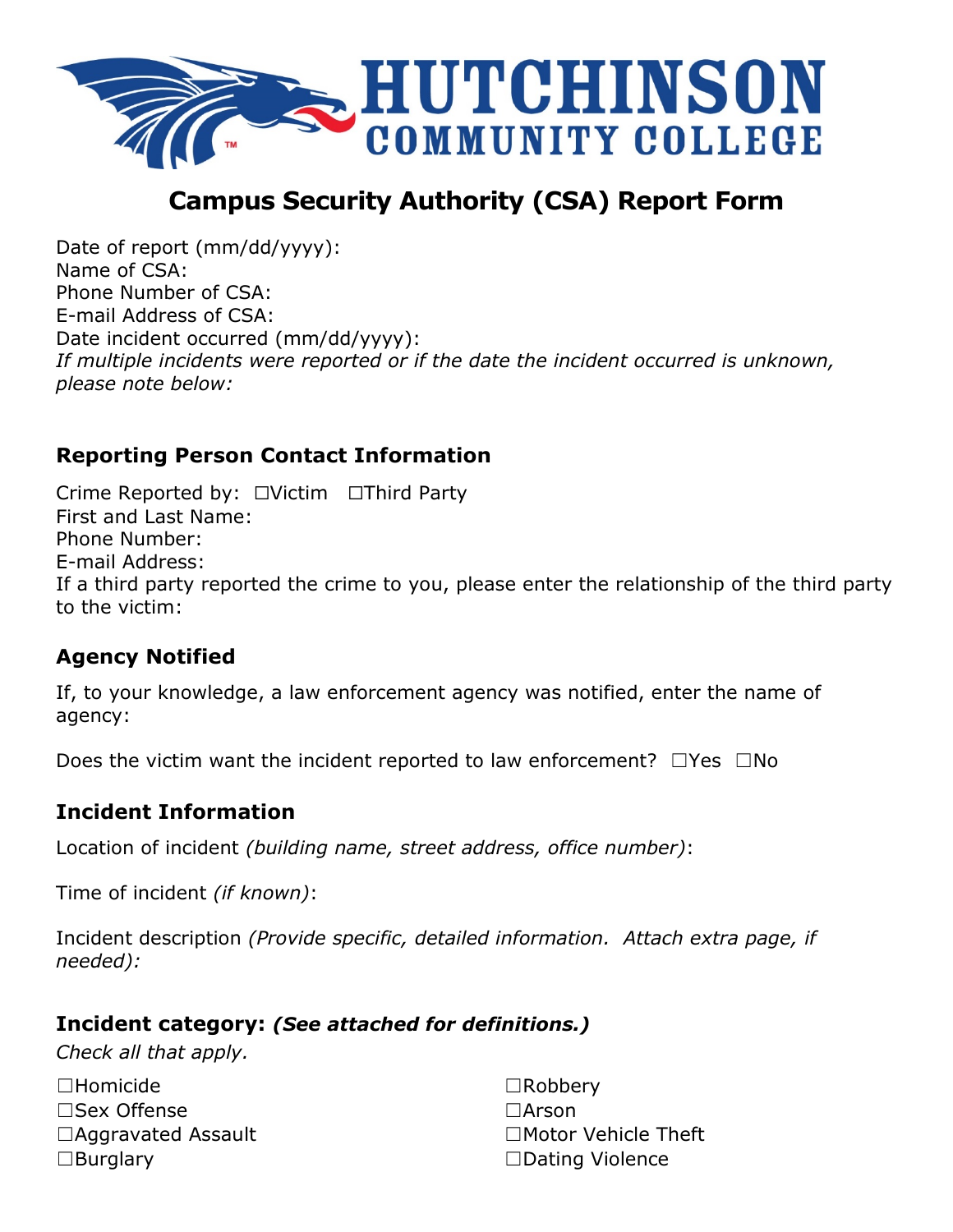□Other. If the appropriate crime category was not listed above, please describe the ☐Stalking ☐Arrest for Weapons Law Violation ☐Arrest for Liquor Law Violation ☐College Disciplinary Referral for Liquor Law Violation ☐College Disciplinary Referral for Drug Law Violation ☐College Disciplinary Referral for Weapons Law Violation  $\Box$ I am not sure how to classify this incident. ☐Hate Crime *(see below for additional information regarding crime motivated by bias)* crime:

☐Domestic Violence ☐Arrest for Drug Law Violation

Is there any evidence that this crime was motivated by bias?  $\Box$  Yes  $\Box$  No

If Yes, check all categories of prejudice that apply.

☐Race ☐Ethnicity

□Gender Identity □National Origin ☐Disability ☐Religion

☐Gender ☐Sexual Orientation

If you answered "Yes" to the Motivated by Bias question, provide a brief summary of the evidence supporting a potential bias motivation:

#### **Location**

What best describes the location of the crime? *(If the crime occurred in multiple places, circle all that apply. See the attached for more information on geography.)* 

 $\square$ On campus, residence hall or official campus housing

 $\square$ On campus, not in a residence hall or official campus housing

 $\square$ Public property immediately adjacent to campus

☐Non-campus property owned, leased or controlled by the college

☐Unknown location, other

 $\Box$ I do not know which category this location would fall under.

*Please review the information within the form. When complete, submit the form to:* 

HutchCC Security Office Attention: Coordinator of Campus Safety 1300 N Plum Hutchinson, KS 67501 620-665-3379 safety@hutchcc.edu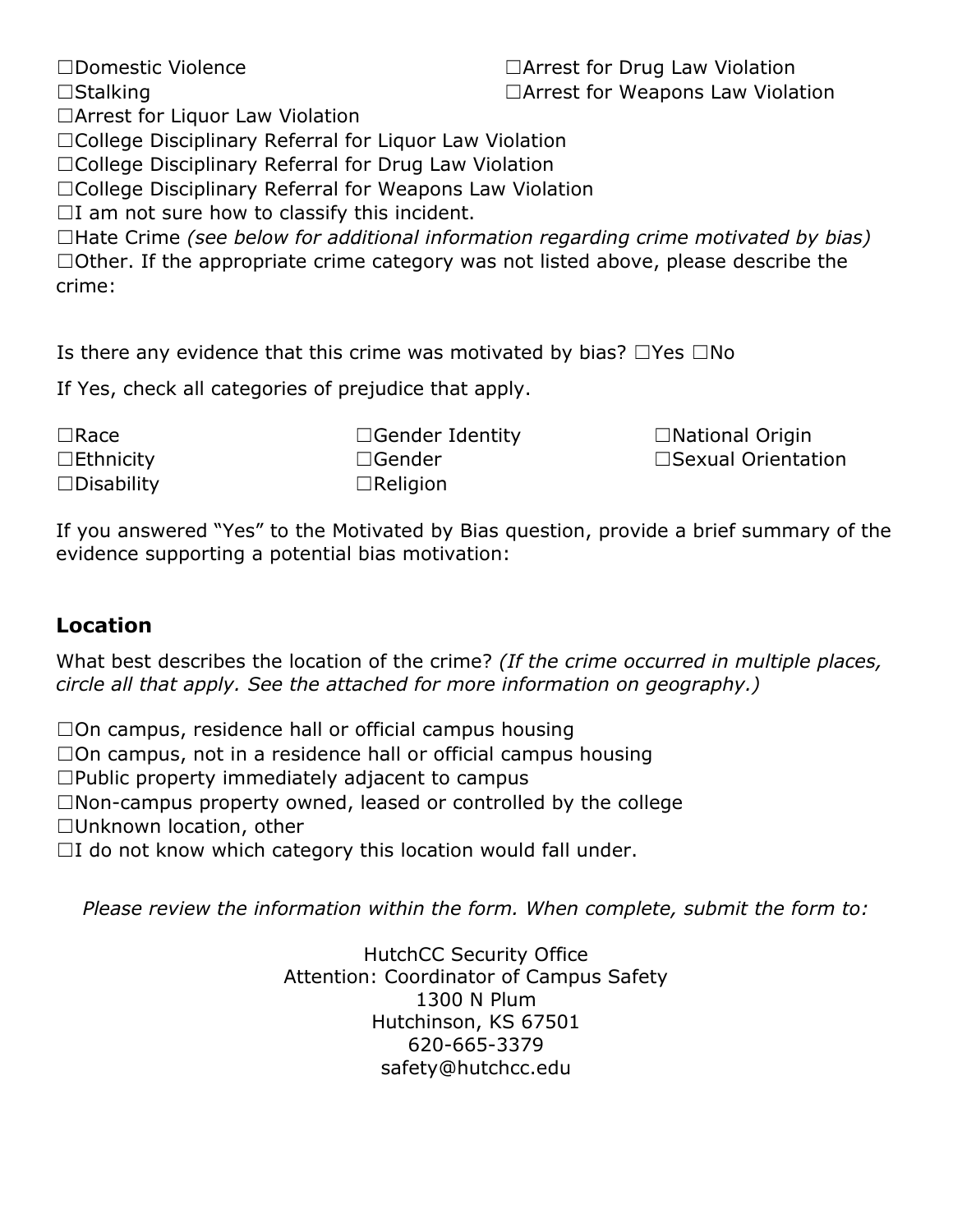| Crime                     | Definition                                                                                                                                                                                                                                                                                                                                                                                                                                                                                                                                                                                                                                                                                                                                                                                                                                                                                                                                                                                |
|---------------------------|-------------------------------------------------------------------------------------------------------------------------------------------------------------------------------------------------------------------------------------------------------------------------------------------------------------------------------------------------------------------------------------------------------------------------------------------------------------------------------------------------------------------------------------------------------------------------------------------------------------------------------------------------------------------------------------------------------------------------------------------------------------------------------------------------------------------------------------------------------------------------------------------------------------------------------------------------------------------------------------------|
| Homicide                  | Murder/non-negligent manslaughter: The willful (non-<br>negligent) killing of one human being by another<br>Negligent Manslaughter: The killing of another person<br>through gross negligence                                                                                                                                                                                                                                                                                                                                                                                                                                                                                                                                                                                                                                                                                                                                                                                             |
| <b>Sex Offenses</b>       | Sex offenses: Any sexual act directed against another<br>$\bullet$<br>person without the consent of the victim, including<br>instances where the victim is incapable of giving consent<br>Rape: The penetration, no matter how slight, of the vagina<br>or anus with any body part or object, or oral penetration by<br>a sex organ of another person, without the consent of the<br>victim<br>Fondling: The touching of the private body parts of another<br>person for the purpose of sexual gratification, without the<br>consent of the victim, including instances where the victim<br>is incapable of giving consent because of his/her age or<br>because of his/her temporary or permanent mental<br>incapacity<br>Incest: Sexual intercourse between persons who are related<br>to each other within the degrees wherein marriage is<br>prohibited by law<br>Statutory Rape: Sexual intercourse with a person who is<br>under the statutory age of consent. In Kansas, the age of |
| Robbery                   | consent is 16.<br>Taking or attempting to take anything of value from the                                                                                                                                                                                                                                                                                                                                                                                                                                                                                                                                                                                                                                                                                                                                                                                                                                                                                                                 |
|                           | care, custody, or control of a person or persons by force or<br>threat of force or violence and/or by putting the victim in<br>fear                                                                                                                                                                                                                                                                                                                                                                                                                                                                                                                                                                                                                                                                                                                                                                                                                                                       |
| <b>Aggravated Assault</b> | Unlawful attack by one person upon another for the purpose<br>$\bullet$<br>of inflicting severe or aggravated bodily injury                                                                                                                                                                                                                                                                                                                                                                                                                                                                                                                                                                                                                                                                                                                                                                                                                                                               |
| <b>Burglary</b>           | Unlawful entry of a structure to commit a felony or a theft                                                                                                                                                                                                                                                                                                                                                                                                                                                                                                                                                                                                                                                                                                                                                                                                                                                                                                                               |
| Motor Vehicle Theft       | The theft or attempted theft of a motor vehicle<br>$\bullet$                                                                                                                                                                                                                                                                                                                                                                                                                                                                                                                                                                                                                                                                                                                                                                                                                                                                                                                              |
| Arson                     | Willful or malicious burning or attempt to burn with or<br>$\bullet$<br>without intent to defraud a dwelling house, public building,<br>motor vehicle or aircraft, personal property of another,<br>etcetera.                                                                                                                                                                                                                                                                                                                                                                                                                                                                                                                                                                                                                                                                                                                                                                             |
| Dating Violence           | Violence committed by a person who is or has been in a<br>$\bullet$<br>social relationship of a romantic or intimate nature with the<br>victim; and where the existence of such a relationship shall<br>be determined based on a consideration of the following<br>factors:<br>the length of the relationship<br>the type of the relationship<br>$\circ$<br>the frequency of interaction between the persons<br>$\circ$<br>involved in the relationship                                                                                                                                                                                                                                                                                                                                                                                                                                                                                                                                   |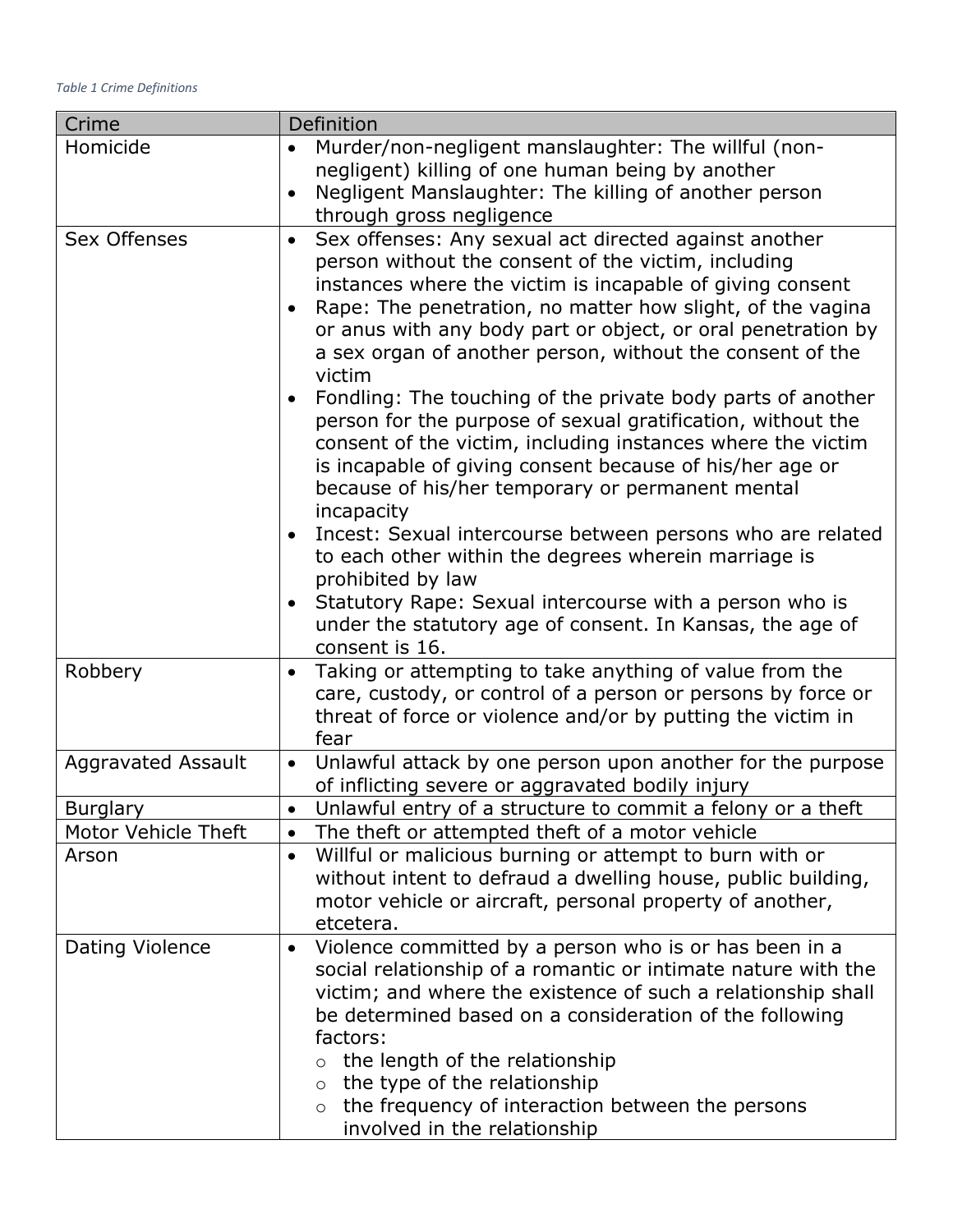| Crime                                        | Definition                                                                                                                                                                                                                                                                                                                                                                                                                                                                                                                                                                                                              |
|----------------------------------------------|-------------------------------------------------------------------------------------------------------------------------------------------------------------------------------------------------------------------------------------------------------------------------------------------------------------------------------------------------------------------------------------------------------------------------------------------------------------------------------------------------------------------------------------------------------------------------------------------------------------------------|
| <b>Domestic Violence</b>                     | Felony or misdemeanor crimes of violence committed by a<br>$\bullet$<br>current or former spouse or intimate partner of the victim,<br>by a person with whom the victim shares a child in<br>common, by a person who is cohabitating with or has<br>cohabitated with the victim as a spouse or intimate partner,<br>by a person similarly situated to a spouse of the victim<br>under the domestic or family violence laws of the<br>jurisdiction or by any other person against an adult or youth<br>victim who is protected from that person's acts under the<br>domestic or family violence laws of the jurisdiction |
| <b>Stalking</b>                              | Engaging in a course of conduct directed at a specific person<br>$\bullet$<br>that would cause a reasonable person to fear for his or her<br>safety or the safety of others, or suffer substantial<br>emotional distress                                                                                                                                                                                                                                                                                                                                                                                                |
| Liquor Law Violation                         | The violation of state or local laws or ordinances prohibiting<br>$\bullet$<br>the manufacture, sale, purchase, transportation,<br>possession, or use of alcoholic beverages                                                                                                                                                                                                                                                                                                                                                                                                                                            |
| Drug Law Violation                           | The violation of laws prohibiting the production, distribution<br>$\bullet$<br>and/or use of certain controlled substances and the<br>equipment or devices utilized in their preparation and/or use                                                                                                                                                                                                                                                                                                                                                                                                                     |
| Illegal Weapons<br>Possession                | The violation of laws or ordinances prohibiting the<br>$\bullet$<br>manufacture, sale, purchase, transportation, possession,<br>concealment, or use of firearms, cutting instruments,<br>explosives, incendiary devices, or other deadly weapons                                                                                                                                                                                                                                                                                                                                                                        |
| Larceny-theft                                | The unlawful taking, carrying, leading, or riding away of<br>$\bullet$<br>property from the possession or constructive possession of<br>another                                                                                                                                                                                                                                                                                                                                                                                                                                                                         |
| Simple Assault                               | An unlawful physical attack by one person on another where<br>$\bullet$<br>neither the offender displays a weapon, nor the victim<br>suffers obvious severe or aggravated bodily injury involving<br>apparent broken bones, loss of teeth, possible internal<br>injury, severe laceration, or loss of consciousness                                                                                                                                                                                                                                                                                                     |
| Intimidation                                 | To unlawfully place another person in reasonable fear of<br>$\bullet$<br>bodily harm through the use of threatening words and/or<br>other conduct, but without displaying a weapon or<br>subjecting the victim to actual physical attack                                                                                                                                                                                                                                                                                                                                                                                |
| Destruction/damage/<br>vandalism of property | To willfully and maliciously destroy, damage, deface or<br>$\bullet$<br>otherwise injure real or personal property without the<br>consent of the owner or the person having custody or<br>control of it                                                                                                                                                                                                                                                                                                                                                                                                                 |